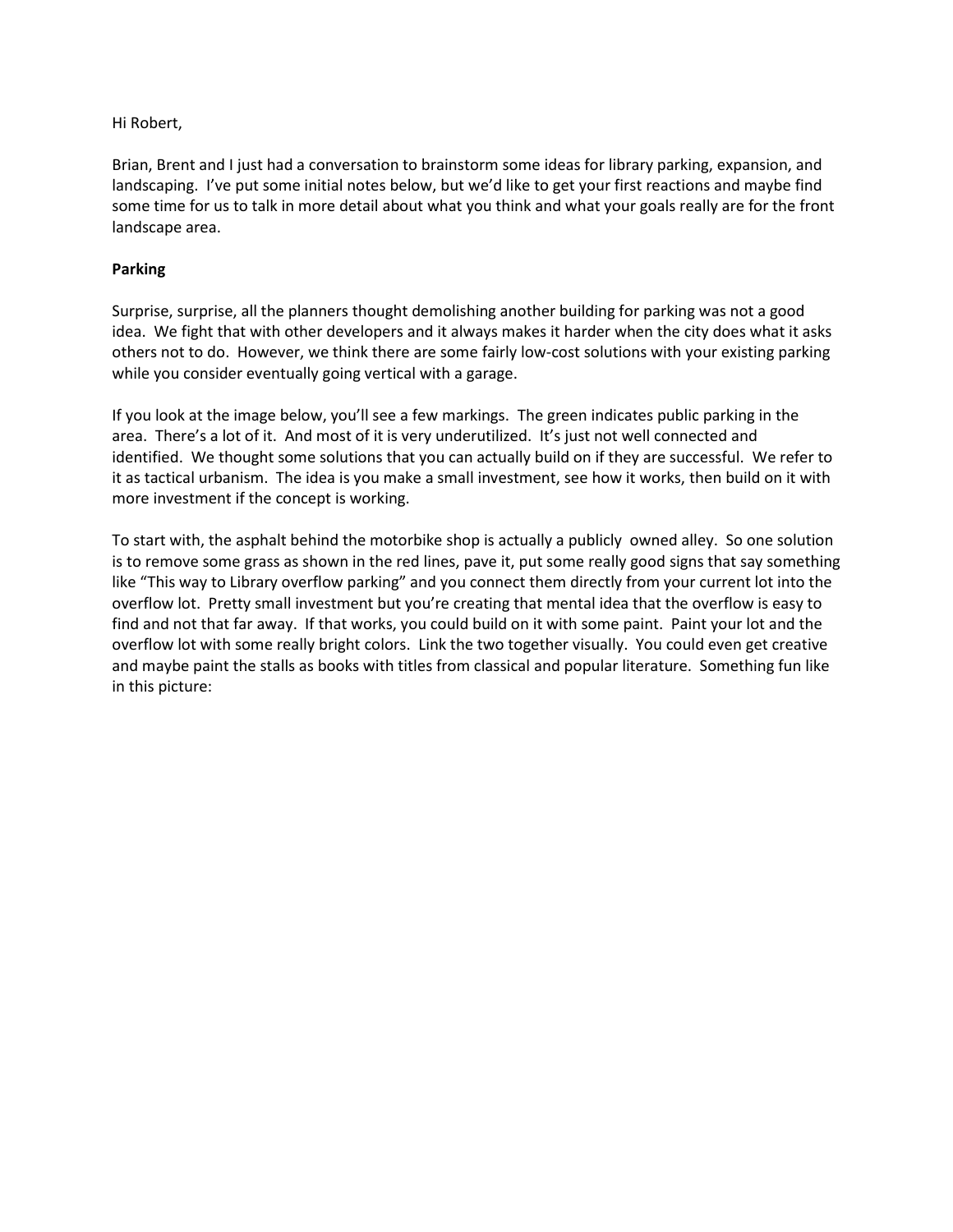

If that goes well, invest in the covered walkways, maybe even cover the satellite lot to make it more attractive to park in. That's a huge bonus in all seasons.

If that goes well, then look at the opportunities that utilizing that blue line in the image presents. That, of course, is the rail line the city will have. It could be developed as a really nice pathway that would connect public parking at Key Bank, over by the State Building, and across Yellowstone to the library and other parts of downtown and south downtown. If you want to dream big, see if we can keep the rail infrastructure and put in a small trolley that goes from the end of the line at Yellowstone all the way across Broadway. Could be a fun way to get people from the hotels to the area. You again emphasize parking away from the library because kids want to ride the trolley. Sort of a big, dreamy idea but could be possible.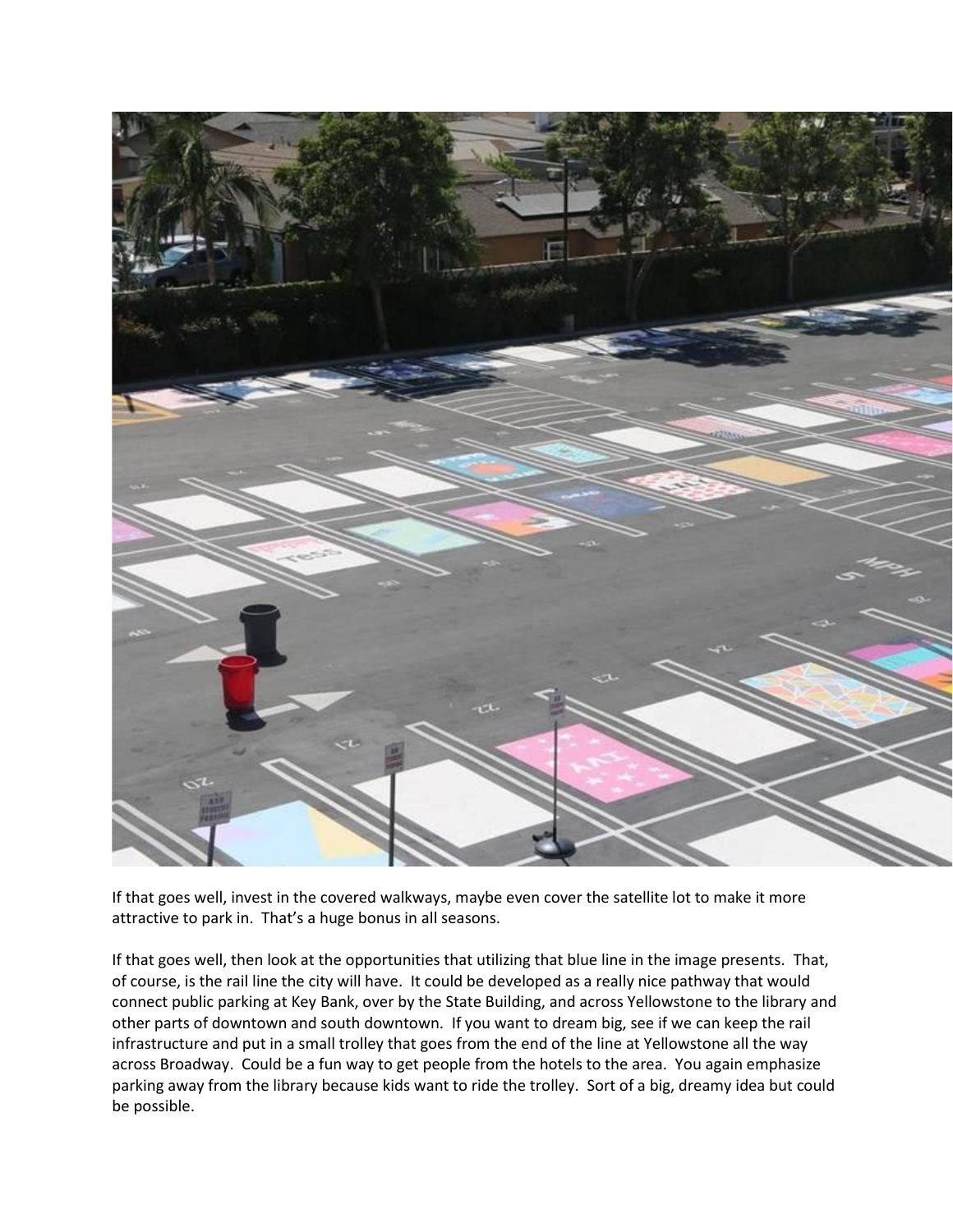Eventually, structured parking might just be necessary. At that point, it actually offers a few opportunities. If you build it with enough stalls you can sell parking to the area. It can also work as your library expansion. The buildings can connect because now you have your firewall required by the building code. So we wouldn't rule out structured parking, but there are some way cheaper alternatives in the short-run.



For the landscaping in the front, Brian is sketching up some ideas and I'll send those later. Basically our conversation was that we aren't sure if that entire space works well for an outdoor space. We were interested in what kind of traffic you get through that door on the Broadway side compared to the door